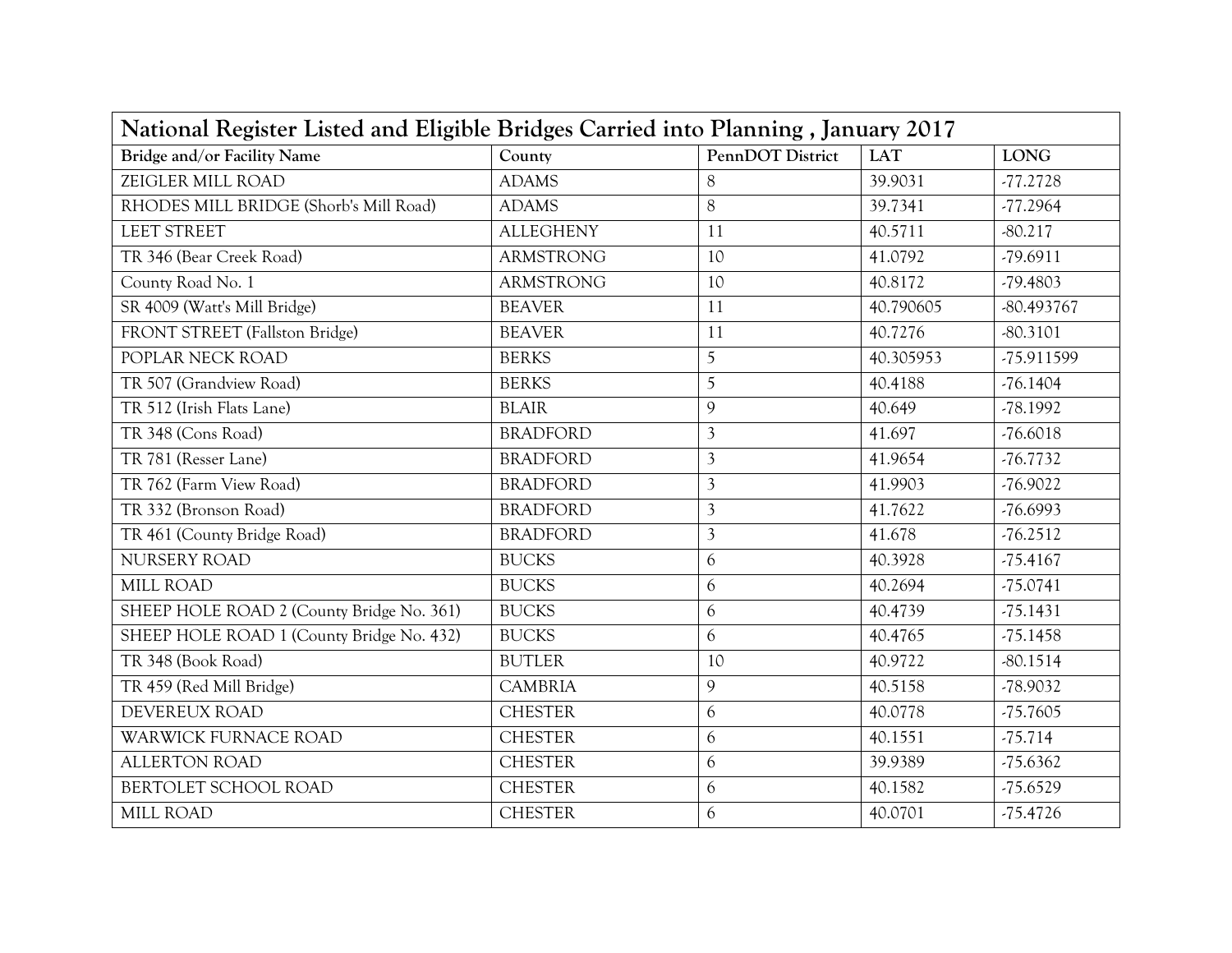| <b>WILSON ROAD</b>                        | <b>CHESTER</b>    | 6              | 40.0812   | $-75.4566$ |
|-------------------------------------------|-------------------|----------------|-----------|------------|
| TR 421 (Zorger Rd)                        | <b>CLEARFIELD</b> | $\overline{2}$ | 40.9098   | $-78.667$  |
| TR 566 (Kellytown Road)                   | <b>CLEARFIELD</b> | $\overline{2}$ | 40.8861   | $-78.4368$ |
| TR 206 (Bridgeport Rd)                    | <b>CLEARFIELD</b> | $\sqrt{2}$     | 40.9778   | $-78.5469$ |
| TR 536                                    | <b>COLUMBIA</b>   | $\mathfrak{Z}$ | 41.1593   | $-76.5109$ |
| TR 885 (Jerusalem Rd)                     | <b>CRAWFORD</b>   | $\mathbf{1}$   | 41.8367   | $-80.4267$ |
| TR 993 (Messerall Rd)                     | <b>CRAWFORD</b>   | $\mathbf{1}$   | 41.6217   | $-79.635$  |
| TR 600 (Craig Road)                       | <b>CRAWFORD</b>   | $\mathbf{1}$   | 41.7024   | $-80.1258$ |
| TR 384 (Depot Road)                       | <b>CRAWFORD</b>   | $\mathbf{1}$   | 41.7652   | $-80.3763$ |
| TR 962 (Jordan Drive - Saegertown Bridge) | <b>CRAWFORD</b>   | $\mathbf{1}$   | 41.7143   | $-80.1473$ |
| <b>BISHOP ROAD</b>                        | <b>CUMBERLAND</b> | 8              | 40.1587   | $-76.9768$ |
| <b>CREEK ROAD</b>                         | <b>CUMBERLAND</b> | 8              | 40.2212   | $-77.259$  |
| DEIBLER GAP ROAD                          | <b>DAUPHIN</b>    | $8\,$          | 40.6267   | $-76.8583$ |
| TR 636 (Dewey Road)                       | ERIE              | $\mathbf{1}$   | 41.8941   | $-79.9214$ |
| <b>BURNT MILL ROAD</b>                    | <b>FRANKLIN</b>   | 8              | 40.1044   | $-77.5605$ |
| FEED MILL ROAD/CEDAR STREET               | <b>FRANKLIN</b>   | 8              | 39.85     | $-77.8$    |
| TR 597 (Mayhle Rd)                        | <b>GREENE</b>     | 12             | 39.946    | $-80.0401$ |
| TR 659                                    | <b>GREENE</b>     | 12             | 39.9973   | $-80.0409$ |
| TR 385 (Dobson Rd)                        | <b>JEFFERSON</b>  | 10             | 41.0214   | $-79.1297$ |
| <b>IRON BRIDGE ROAD</b>                   | <b>LANCASTER</b>  | $8\,$          | 40.1446   | $-76.0103$ |
| SR 4003                                   | <b>LEHIGH</b>     | 5              | 40.633132 | -75.602068 |
| TR 356 (Mill Mountain Rd)                 | <b>LUZERNE</b>    | $\overline{4}$ | 40.9867   | $-76.165$  |
| TR 375                                    | <b>LUZERNE</b>    | $\overline{4}$ | 41.0583   | $-76.0817$ |
| TR 392 (Faux Road)                        | <b>LUZERNE</b>    | $\overline{4}$ | 41.0693   | $-76.054$  |
| TR 455 (Hubbard Flats Road)               | <b>LUZERNE</b>    | $\overline{4}$ | 41.1739   | $-76.2229$ |
| TR 472 (Everetts Road)                    | <b>LUZERNE</b>    | $\overline{4}$ | 41.1531   | $-76.2325$ |
| TR 482 (Ftorkowski Road)                  | <b>LUZERNE</b>    | $\overline{4}$ | 41.2179   | $-76.2441$ |
| TR 490 (Daro Road)                        | LUZERNE           | $\overline{4}$ | 41.2065   | $-76.2461$ |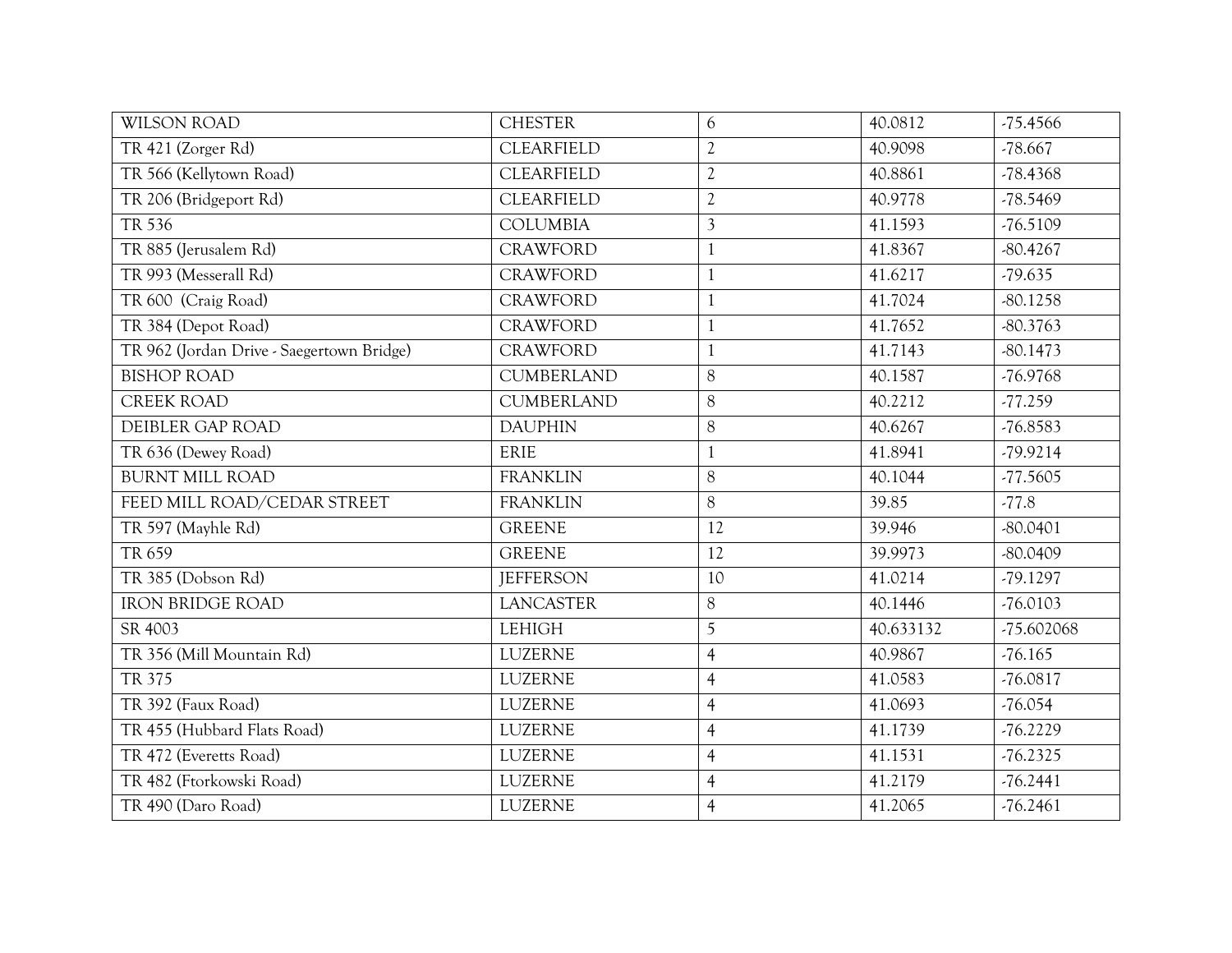| TR 342 (Walp Road)                           | LUZERNE            | $\overline{4}$ | 41.0166   | $-76.0522$   |
|----------------------------------------------|--------------------|----------------|-----------|--------------|
| TR 385 (Valley Cross Rd)                     | <b>MCKEAN</b>      | $\sqrt{2}$     | 41.8608   | -78.4399     |
| PEEVY ROAD                                   | <b>MONTGOMERY</b>  | 6              | 40.4146   | $-75.5239$   |
| <b>SNYDER ROAD</b>                           | <b>MONTGOMERY</b>  | 6              | 40.3326   | $-75.4809$   |
| Seidersville Road                            | <b>NORTHAMPTON</b> | 5              | 40.5909   | $-75.348$    |
| MILL STREET                                  | <b>NORTHAMPTON</b> | 5              | 40.7234   | $-75.3948$   |
| MARGIE/19TH STREET                           | PHILADELPHIA       | 6              | 39.985    | $-75.165$    |
| Old SR 61 (Mt. Carbon Arch Rd - Abandoned)   | <b>SCHUYLKILL</b>  | 5              | 40.673836 | $-76.186295$ |
| TR 706 (River Drive)                         | <b>SCHUYLKILL</b>  | 5              | 40.585    | $-76.0803$   |
| <b>COLLINS STREET</b>                        | <b>SCHUYLKILL</b>  | 5              | 40.6717   | $-76.1867$   |
| TR 805 (Depot Street)                        | <b>SOMERSET</b>    | 9              | 39.7574   | -79.0879     |
| TR 713 (County Bridge Road - Philson Bridge) | <b>SOMERSET</b>    | 9              | 39.8145   | $-78.8972$   |
| TR 666 (Lenhart Rd - Fleegle Bridge)         | <b>SOMERSET</b>    | 9              | 40.0999   | $-78.9482$   |
| TR 504 (Bender Bridge Rd - Fike Bridge)      | <b>SOMERSET</b>    | 9              | 39.8116   | $-79.067$    |
| TR 498 (Upham)                               | SUSQUEHANNA        | $\overline{4}$ | 41.845    | $-76.1183$   |
| <b>JOHNSTON STREET</b>                       | SUSQUEHANNA        | $\overline{4}$ | 41.8808   | $-75.7301$   |
| <b>TR 421</b>                                | <b>UNION</b>       | $\overline{3}$ | 41.104    | $-76.898$    |
| SR 1004 (Petroleum Center Rd)                | <b>VENANGO</b>     | $\mathbf{1}$   | 41.516564 | -79.682616   |
| TR 732 (Iams Hill Road)                      | <b>WASHINGTON</b>  | 12             | 40.02     | $-80.1517$   |
| TR 476 (Walker Hill Road)                    | <b>WASHINGTON</b>  | 12             | 40.1657   | $-80.3795$   |
| TR 487 (Hicks Rd-Rodgers Bridge)             | <b>WASHINGTON</b>  | 12             | 40.1229   | $-80.4738$   |
| TR 346 (Rock School Rd)                      | <b>WASHINGTON</b>  | 12             | 40.4596   | $-80.4893$   |
| TR 861 (Witherspoon Road)                    | <b>WASHINGTON</b>  | 12             | 40.4536   | $-80.3663$   |
| <b>LEET STREET</b>                           | <b>WASHINGTON</b>  | 12             | 40.405    | $-80.365$    |
| TR 844 (Snee Rd - Estep Bridge)              | <b>WASHINGTON</b>  | 12             | 40.265    | -79.9817     |
| TR 360 (Robinson Run Rd)                     | WASHINGTON         | 12             | 40.0253   | $-80.4598$   |
| <b>WATER STREET</b>                          | <b>WASHINGTON</b>  | 12             | 40.0694   | -79.8971     |
| SR 136 (West Main Street)                    | WESTMORELAND       | 12             | 40.210865 | -79.768996   |